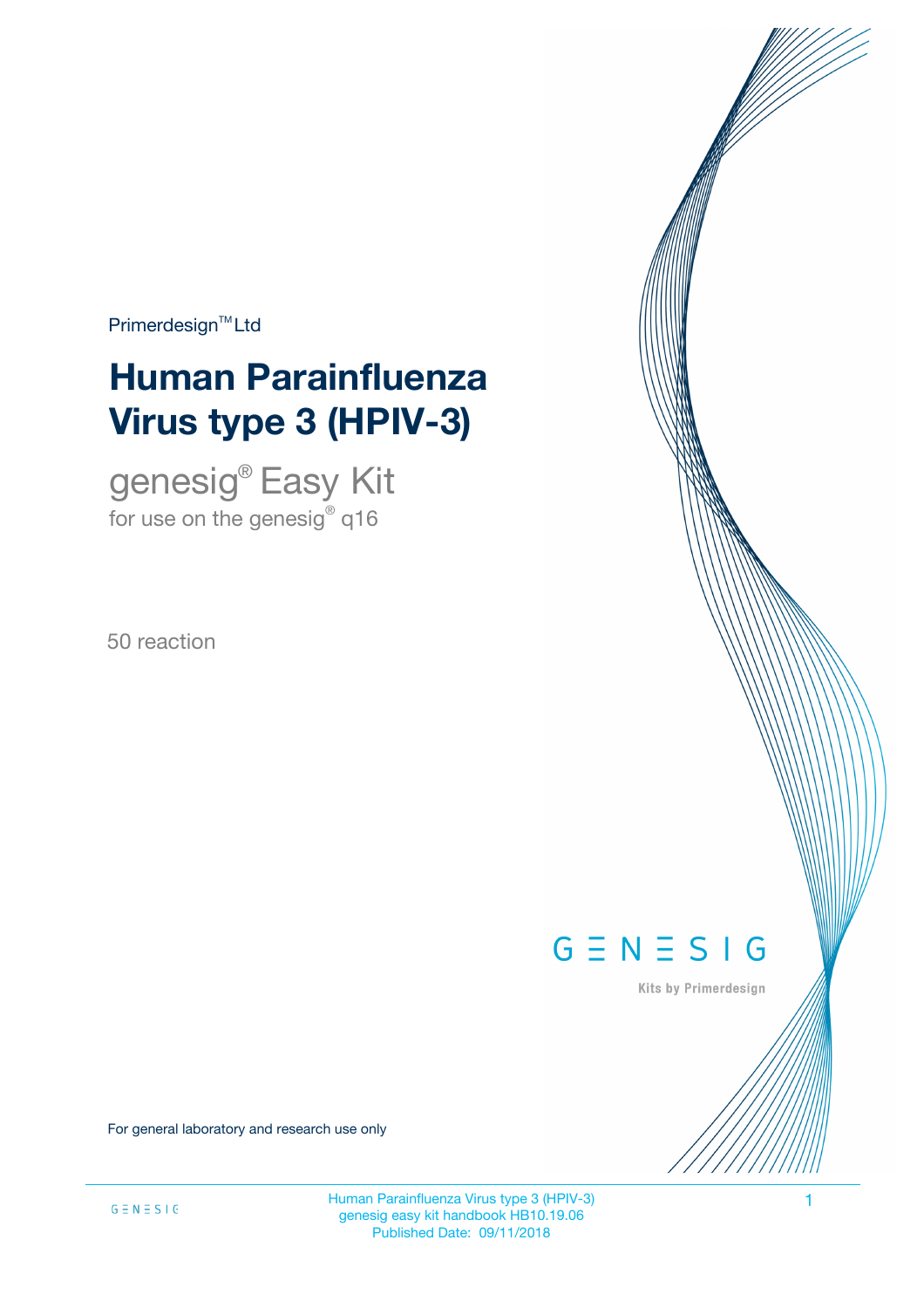## genesig® Easy: at a glance guide

#### **For each RNA test**

| Component                | <b>Volume</b>  | Lab-in-a-box pipette |  |
|--------------------------|----------------|----------------------|--|
| HPIV3 primer/probe mix   | 5 <sub>µ</sub> |                      |  |
| Your RNA sample          | 5 <sub>µ</sub> |                      |  |
| oasig OneStep Master Mix | 10 µl          |                      |  |

#### **For each positive control**

| Component                 | Volume         | Lab-in-a-box pipette |  |
|---------------------------|----------------|----------------------|--|
| HPIV3 primer/probe mix    | 5 <sub>µ</sub> |                      |  |
| Positive control template | 5 <sub>µ</sub> |                      |  |
| oasig OneStep Master Mix  | 10 µl          |                      |  |

#### **For each negative control**

| Component                | <b>Volume</b>   | Lab-in-a-box pipette |   |
|--------------------------|-----------------|----------------------|---|
| HPIV3 primer/probe mix   | 5 <sub>µ</sub>  |                      |   |
| Water                    | 5 <sub>µ</sub>  |                      | - |
| oasig OneStep Master Mix | 10 <sub>µ</sub> |                      |   |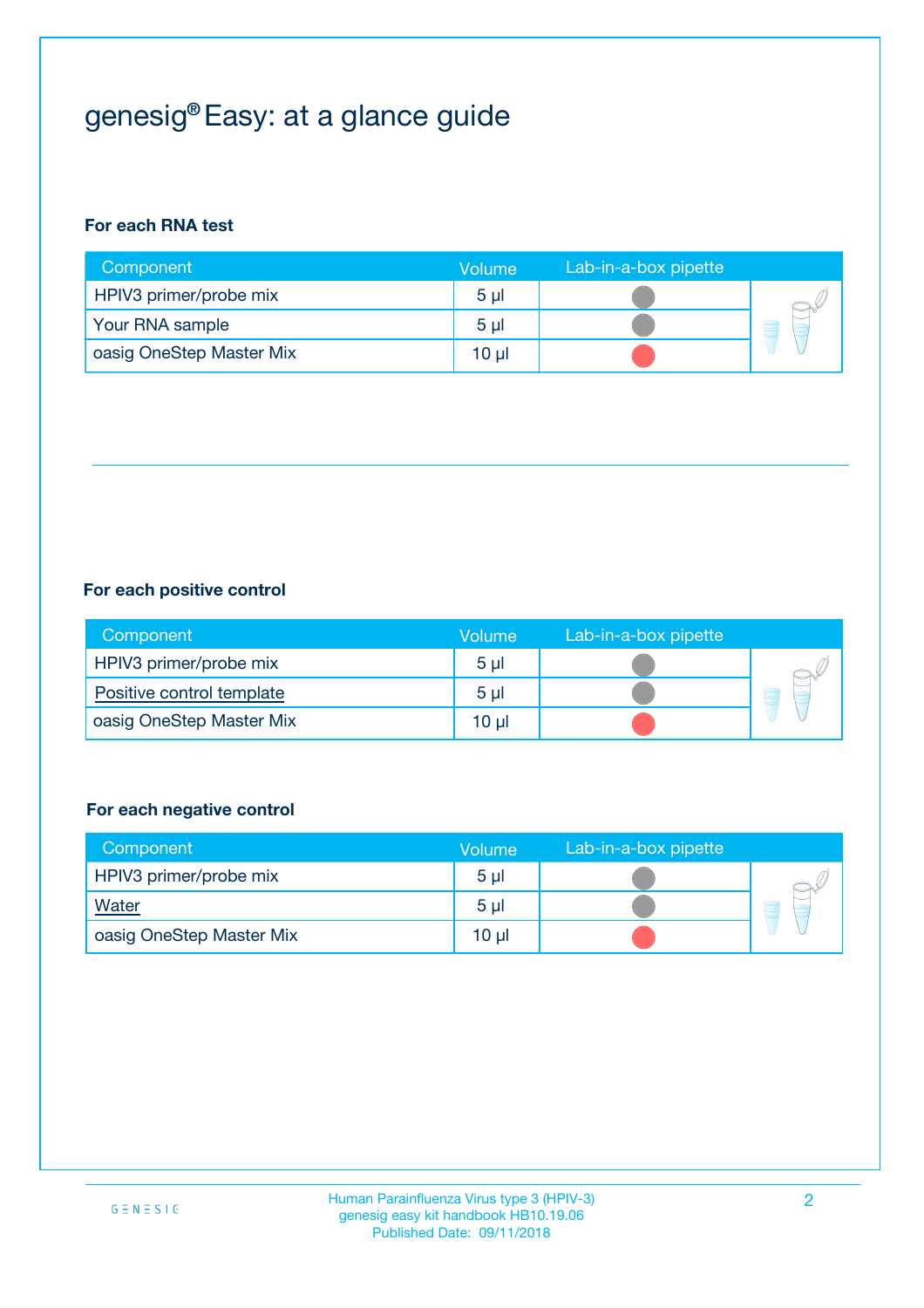### Kit Contents



## Reagents and equipment to be supplied by the user

#### **genesig® q16 instrument**

#### **genesig® Easy Extraction Kit**

This kit is designed to work well with all processes that yield high quality RNA and DNA but the genesig Easy extraction method is recommended for ease of use.

#### **genesig® Lab-In-A-Box**

The genesig Lab-In-A-Box contains all of the pipettes, tips and racks that you will need to use a genesig Easy kit. Alternatively if you already have these components and equipment these can be used instead.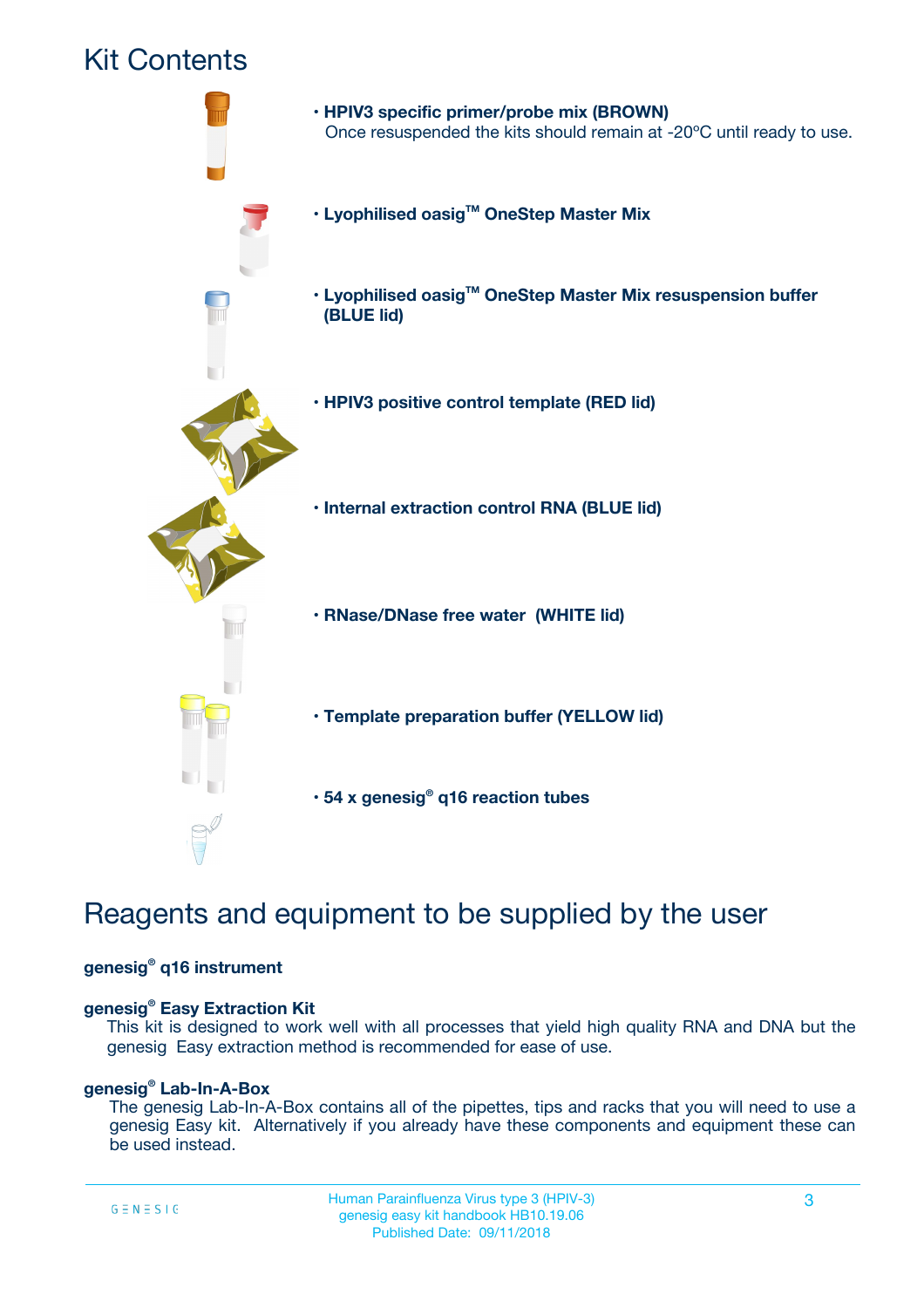## Step-by-step guide

### 1. Resuspend the test components



Use the blue pipette to transfer 500µ**l\*** of the oasig OneStep Master Mix resuspension buffer into the tube of lyophilised oasig OneStep Master Mix and mix well by gently swirling.

**\***Transfering 525µl of the oasig OneStep Master Mix resuspension buffer to your oasig OneStep Master Mix (instead of the 500µl recommended above) will enable you to take full advantage of the 50 reactions by accounting for volume losses during pipetting. In order to do so with the genesig Easy fixed volume pipettes use 1x blue, 2x red and 1x grey pipettes to make the total volume. Please be assured that this will not adversely affect the efficiency of the test.



Then use the blue pipette to transfer 500µl of water into the brown tube labelled HPIV3 primers/probe. Cap and shake tube to mix. A thorough shake is essential to ensure that all components are resuspended. **Failure to mix well can produce poor kit performance.**

These components are now ready to use.

Store them in the freezer from hereon.

#### Top tip

- Ensure that the primer/probe mix is mixed thoroughly before each use by shaking.
- Once resuspended do not expose genesig Easy kit to temperatures above -20°C for longer than 30 minutes at a time.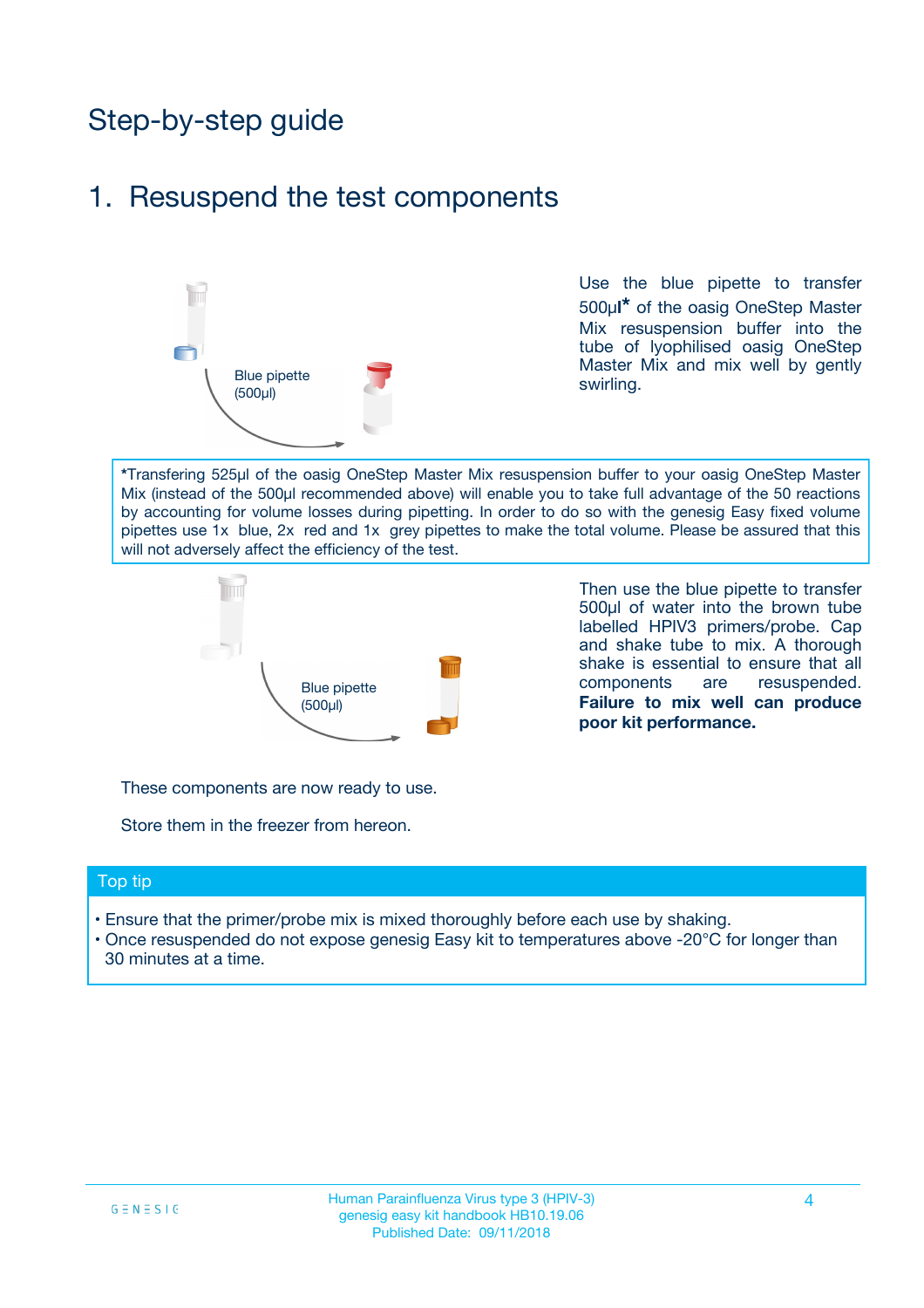## 2. Internal extraction control



Use the blue pipette to transfer 1000µl (2 x 500µl) of template preparation buffer into the Internal Extraction Control RNA tube. Cap and shake tube to mix.

Your kit contains Internal Extraction Control RNA. This is added to your biological sample at the beginning of the RNA extraction process. It is extracted along with the RNA from your target of interest. The q16 will detect the presence of this Internal Extraction Control RNA at the same time as your target. This is the ideal way to show that your RNA extraction process has been successful.

#### **If you are using an alternative extraction kit:**

Use the red pipette to transfer 10µl of Internal Extraction Control RNA to your sample **after** the lysis buffer has been added then follow the rest of the extraction protocol.

#### **If using samples that have already been extracted:**

Use the grey pipette to transfer 5µl of Internal Extraction Control RNA to your extracted sample.

### 3. Add primer/probe mix to all reaction tubes





For every reaction to be run, use the grey pipette to add 5µl of your HPIV3 primers/probe mix to every tube.

#### Top tip

- Always pipette the primer/probe mix directly into the bottom of the tube.
- You can label the tube lids to aid your reaction setup but avoid labelling tube sides.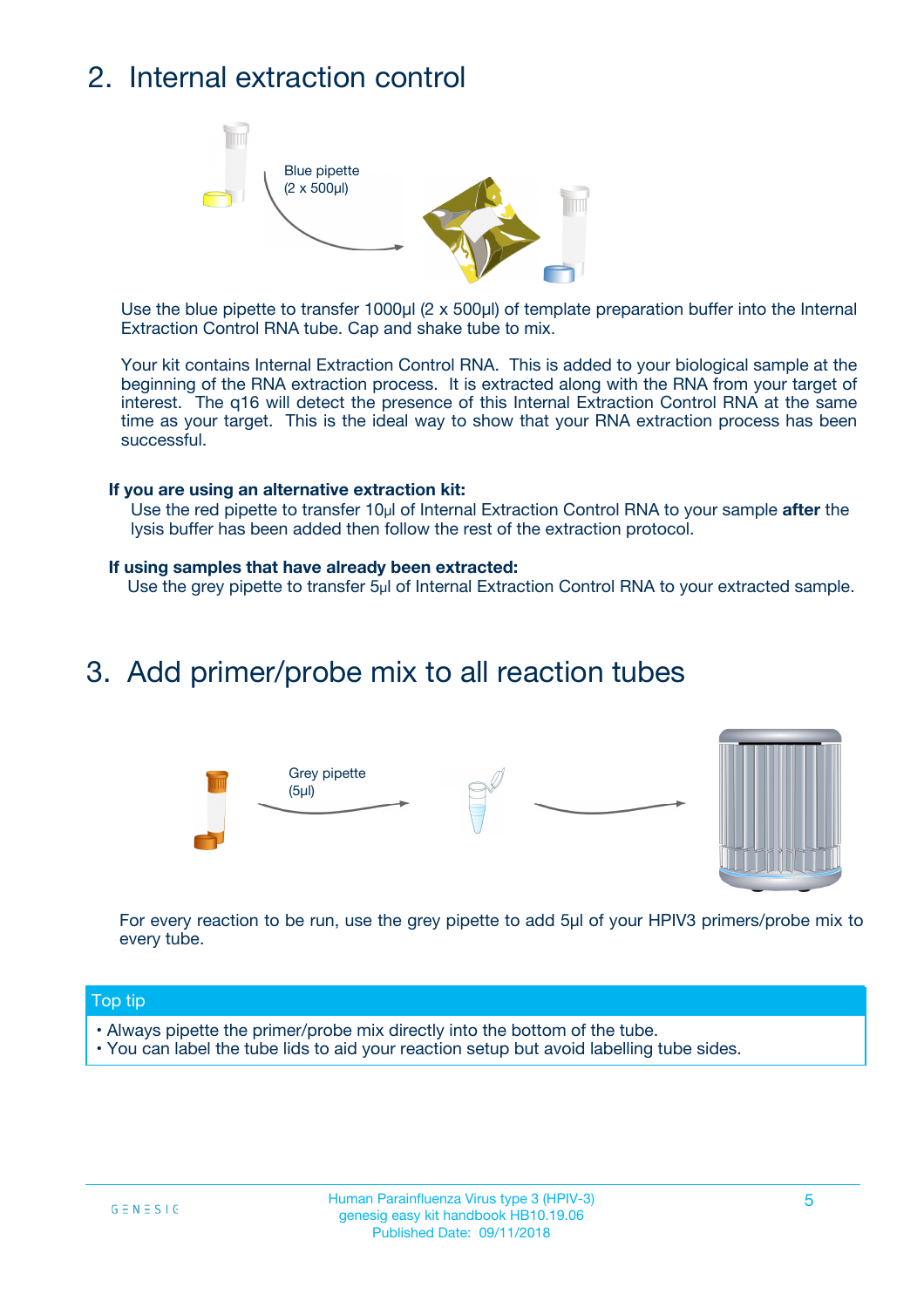## 4. Add Master Mix to all reaction tubes



For every reaction to be run, use the red pipette to add 10µl of the oasig OneStep Master Mix to the tubes containing primer/probe mix.

Move swiftly to begin your q16 run, as any delay after the oasig OneStep Master Mix has been added can effect the sensitivity of your test.

#### Top tip

**•** Always add the oasig OneStep Master Mix to the side of the tube to reduce the introduction of bubbles.

### 5. Negative control



For each test you will require a negative control. Instead of RNA water is used. This sample should typically prove negative thus proving that all of your positive samples really are positive.

To create a negative control reaction simply use the grey pipette to add 5µl of the water to the required reaction tubes. Close these tubes after adding the water.

Because some genesig kit targets are common in the environment you may occasionally see a "late" signal in the negative control. The q16 software will take this into account accordingly.

#### Top tip

**•** Always add the water to the side of the tube to reduce the introduction of bubbles.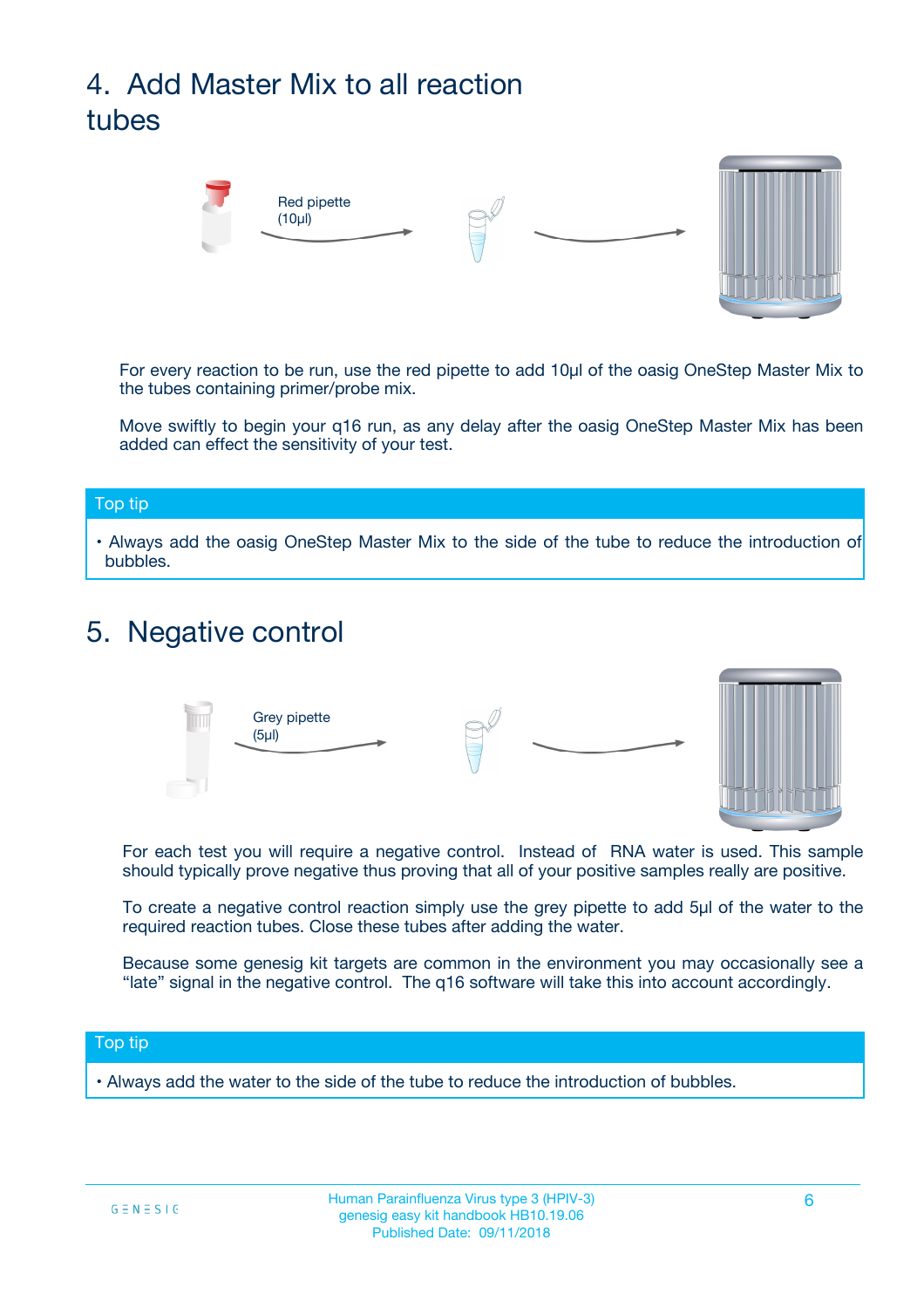## 6. Set up a test





For each sample you wish to analyse, use the grey pipette to add 5µl of your RNA sample to the required reaction tubes. Close these tubes after adding the sample. Always change pipette tips between samples.

#### Top tip

**•** Always add the RNA sample to the side of the tube to reduce the introduction of bubbles.

## 7. Positive control



Use the blue pipette to transfer 500µl of template preparation buffer into the positive control template tube. Cap and shake tube to mix.

Each time you run a test you will require a positive control. This is a small portion of RNA from your target of interest. It serves two purposes:

1. It will always test positive so it shows that everything is working as it should be.

2. The q16 software knows how much RNA is present in the positive control. So it can automatically compare your sample of interest with the positive control to calculate the amount of target RNA in your sample.

To create a positive control reaction simply use 5µl of the positive control instead of your RNA sample.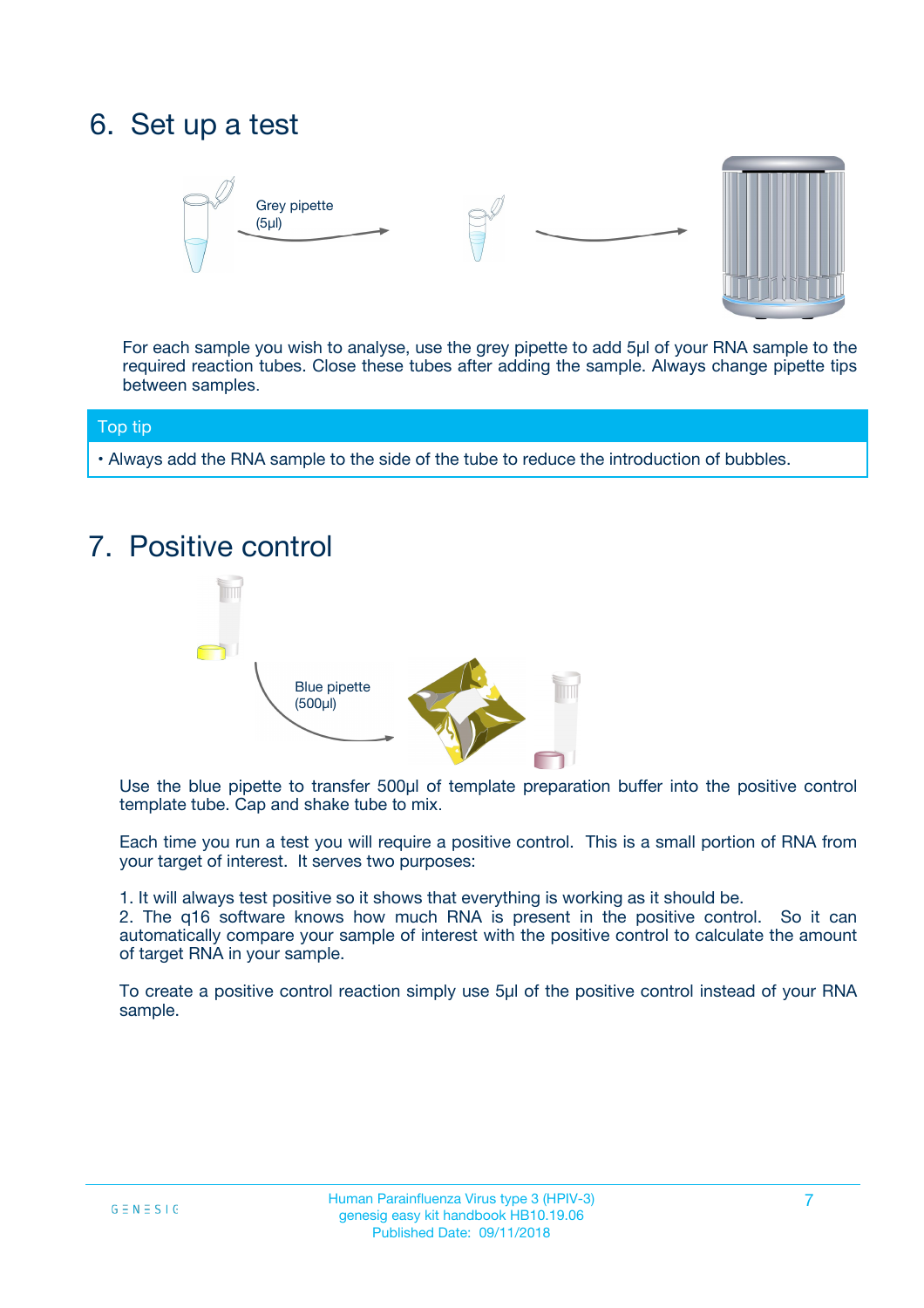



Take great care when setting up your positive control. The positive control template has the potential to give you a false positive signal in your other samples. Set positive controls up last after all other sample tubes are closed. Always change pipette tips between samples. You may even choose to set up positive controls in a separate room.

#### Top tip

**•** Always add the positive control template to the side of the tube to reduce the introduction of bubbles.

## 8. Running the test

Place the tubes into the correct positions in your q16 as defined by the software, this may include positioning of empty tubes to ensure that the q16 lid is balanced. The run can then be started.

|                                   | Unsaved (New Experiment 2<br>$\overline{\phantom{a}}$<br><b>Open Experiments:</b> | <b>E</b> Open<br>Save<br><b>New</b> | Save As          | <b>C</b> Close<br>& Configuration | $G \equiv N \equiv S \mid G$ |
|-----------------------------------|-----------------------------------------------------------------------------------|-------------------------------------|------------------|-----------------------------------|------------------------------|
| <b>Stages:</b>                    | Setup<br><b>Results</b>                                                           |                                     |                  |                                   |                              |
| <b>Notes</b>                      |                                                                                   | <b>Samples</b>                      |                  | <b>Tests</b>                      |                              |
|                                   | <b>Name and Details</b>                                                           | Color<br>Name                       | Note             | Color<br>Name                     | Note                         |
|                                   | New Experiment 2017-10-26 11:06                                                   | Sample 1                            | 4                | Test 1                            | 4                            |
|                                   | Kit type: genesig® Easy Target Detection kit                                      | Sample 2                            |                  |                                   |                              |
|                                   | Instrument Id.:                                                                   | Sample 3                            | $\equiv$         |                                   | $\equiv$                     |
|                                   | Run Completion Time:                                                              | Sample 4                            |                  |                                   |                              |
| <b>Notes</b>                      | $\blacktriangle$                                                                  | Sample 5                            | ♦                |                                   | 傦                            |
|                                   |                                                                                   |                                     |                  |                                   |                              |
|                                   | $\overline{\mathbf{v}}$                                                           |                                     | ÷                |                                   | ⊕                            |
|                                   | <b>Well Contents</b>                                                              |                                     |                  | Run                               |                              |
|                                   | Test                                                                              | Sample                              |                  | <b>Run Status</b>                 |                              |
|                                   |                                                                                   | Negative Control                    | $\blacktriangle$ |                                   |                              |
|                                   | Test 1                                                                            |                                     |                  |                                   |                              |
|                                   | Test 1                                                                            | Positive Control                    |                  |                                   |                              |
| Pos.<br>-1<br>$\overline{2}$<br>3 | Test 1                                                                            | Sample 1                            |                  |                                   |                              |
| $\overline{4}$                    | Test 1                                                                            | Sample 2                            |                  | Show full log                     |                              |
| 5                                 | Test 1                                                                            | Sample 3                            |                  | <b>Run Control</b>                |                              |
| 6                                 | Test 1                                                                            | Sample 4                            |                  |                                   |                              |
| $\overline{7}$                    | Test 1                                                                            | Sample 5                            |                  |                                   |                              |

#### Top tip

- Before loading tubes into the q16, check for bubbles! Flick the bottom of the tubes to remove any bubbles that may have formed during the test setup.
- Apply centrifugal force with a sharp wrist action to ensure all solution is at the bottom of the reaction tube.
- When repeating a test you can use a previous file as a template by clicking 'open' then selecting File name > Files of Type > Experiment file as template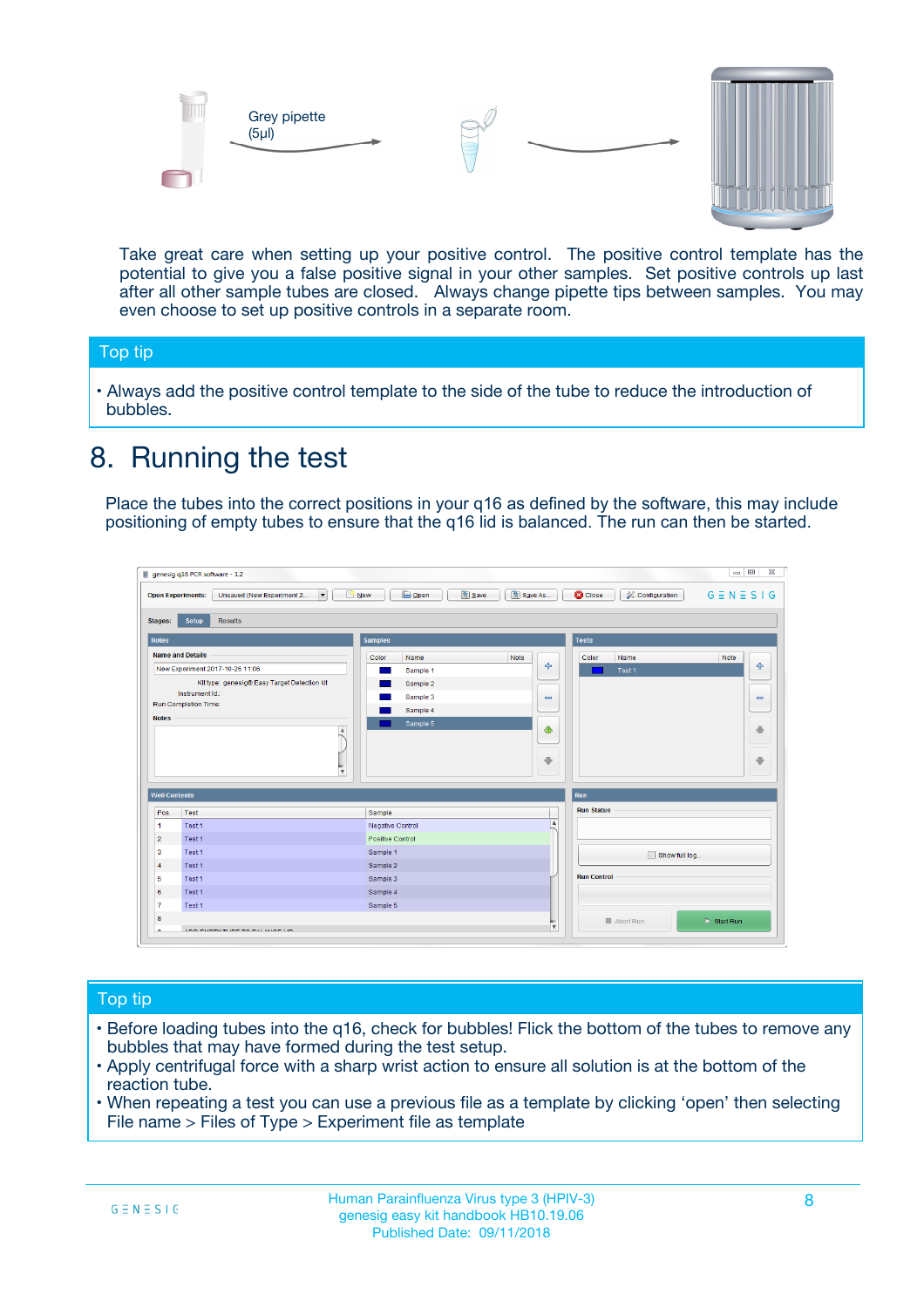### What do my results mean?

Analysis of your data is carried out automatically by the genesig q16. The following information is designed to help you fully understand a result or to troubleshoot:

### "Positive"

#### **Explanation**

Your sample has produced a positive result. Your target of interest is present and you can use the reported quantity.

### "Negative"

#### **Explanation**

Your sample has produced a negative result. The target is not present in your sample.

### "Test contaminated"

#### **Explanation**

The Negative Control should be completely free of any DNA/RNA. If you see this error message it means that at some point during the setup, the Negative Control has been contaminated with DNA/RNA and has given a positive signal. This contamination has invalidated the test. The Positive Control and your test samples are both possible sources of contaminating DNA/RNA. The genesig q16 reaction tubes from previous runs will also contain very high amounts of DNA so it is important that these are carefully disposed of after the run is completed and NEVER OPENED. It may be the case that your kits have become contaminated which will lead to the same problem occurring repeatedly.

#### **Solutions**

1. Clean your working area using a commercial DNA remover solution to ensure the area is DNA free at the start of your run and re-run the test.

2. If the problem persists then the kit has become contaminated and it will have to be discarded and replaced with a new kit. When you open the new kit, run a simple test to show that changing the kit has solved the problem. Prepare a test which includes only the Positive Control, the Negative Control and one 'mock sample'. For the 'mock sample' add water instead of any sample RNA. The result for the Negative Control and the mock sample should be negative indicating that contamination is no longer present.

#### **Preventive action**

An ideal lab set-up has a 'Clean area' where the test reagents are prepared and a 'sample area' where DNA/RNA samples and the Positive Control template are handled. The best workflow involves setting up all the test components (excluding the positive control template) in the clean area and then moving the tests to the sample area for sample and Positive Control addition. If this method is followed then the kit components are always kept away from possible sources of contamination. For extra security the Negative Control can be completely prepared and sealed in the clean area. All work areas should be decontaminated regularly with DNA remover.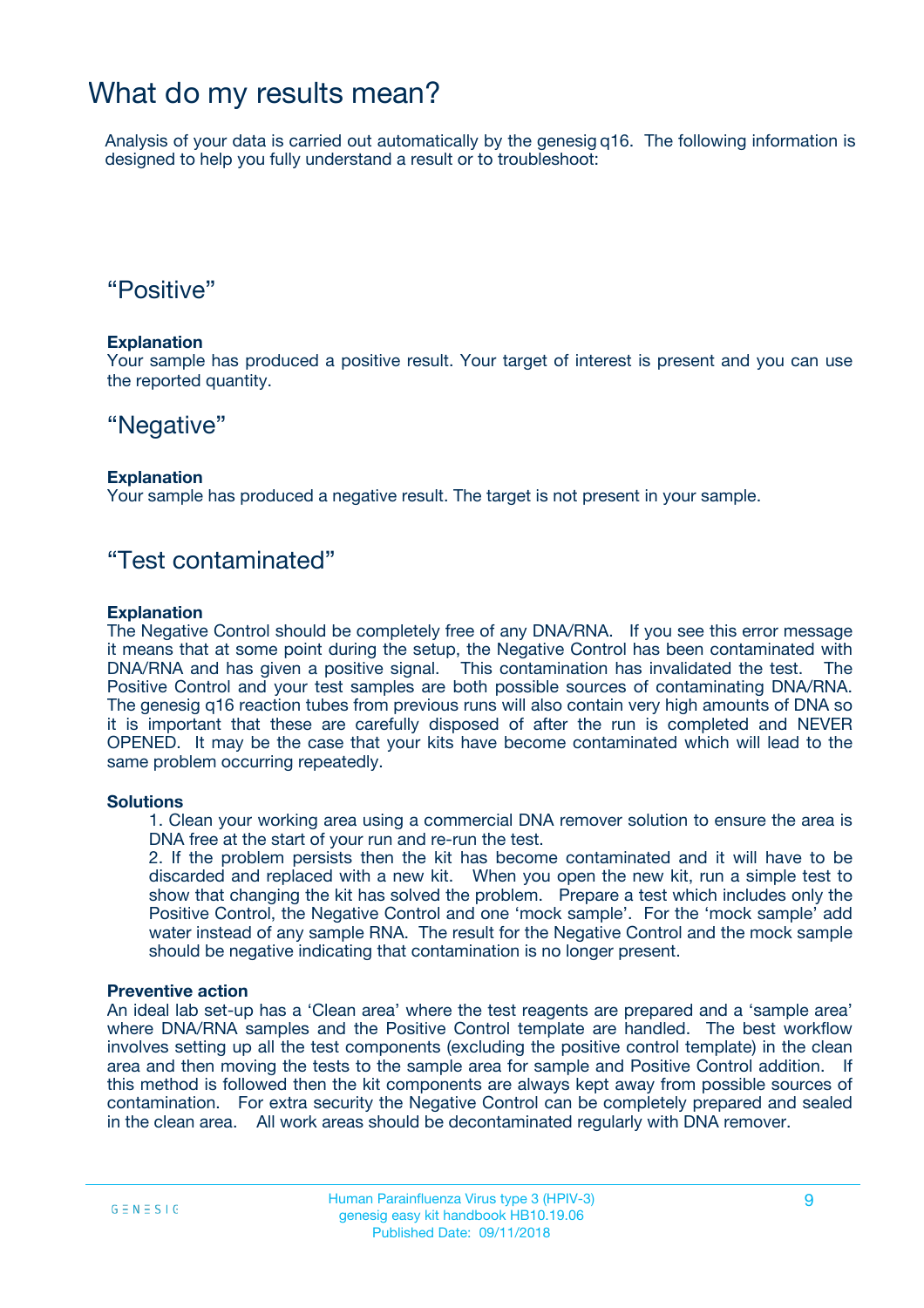### "Sample preparation failed"

#### **Explanation**

The test has failed because the quality of the sample was not high enough. The Internal Extraction Control component identifies whether the sample has been prepared correctly and is of suitable quality. This error message means that this quality control test has failed and the sample quality is not high enough for analysis.

#### **Solutions**

1. Check the sample preparation protocol for any user errors then repeat.

2. Poor quality samples can result from overloading the sample preparation protocol with too much starting material. Try reducing the amount of starting material then repeat.

3. Failing to add the Internal Extraction Control RNA to your sample during the sample preparation protocol can also lead to a reported result of "sample preparation failed". Ensure that this step has not been overlooked or forgotten. If your samples are derived from an archive store or from a process separate from your genesig Easy extraction kit; you must add 5µl of Internal Extraction Control RNA into each 0.5ml of your sample to make it suitable for use on the q16.

### "Positive result, poor quality sample"

#### **Explanation**

The test is positive so if you are only interested in obtaining a 'present or absent' answer for your sample then your result is reliable. However, the test contains an Internal Extraction Control component that identifies if the sample is of high quality. This quality control test has failed and the sample is not therefore of high enough quality to accurately calculate the exact copy number of RNA present. If you require quantitative information for your sample then proceed with the solutions below.

#### **Solutions**

1. For appropriate solutions, read the "Sample preparation failed" section of this handbook.

### "Test failed"

#### **Explanation**

The test has failed because the Positive Control has not worked. The Positive Control is present to show that all aspects of the test are working correctly together. When this control test fails, the test as a whole is invalidated. This finding indicates that a problem has occurred in the reaction set-up part of the experiment and has nothing to do with sample preparation.

#### **Solutions**

1. Check the entire workflow and test set-up to look for any user errors, then repeat the test e.g. have the right colour pipettes and solutions been used with the correct tubes?

2. Ensure the positive and negative controls are inserted into the correct wells of your q16.

3. A component of the test may have 'gone off' due to handing errors, incorrect storage or exceeding the shelf life. When you open a new kit, run a simple test to show that changing the kit has solved the problem. Prepare a test which includes only the Positive Control, the Negative Control and one 'mock sample'. For the 'mock sample' add internal control template instead of any sample RNA. If the Positive Control works, the mock sample will now be called as a negative result.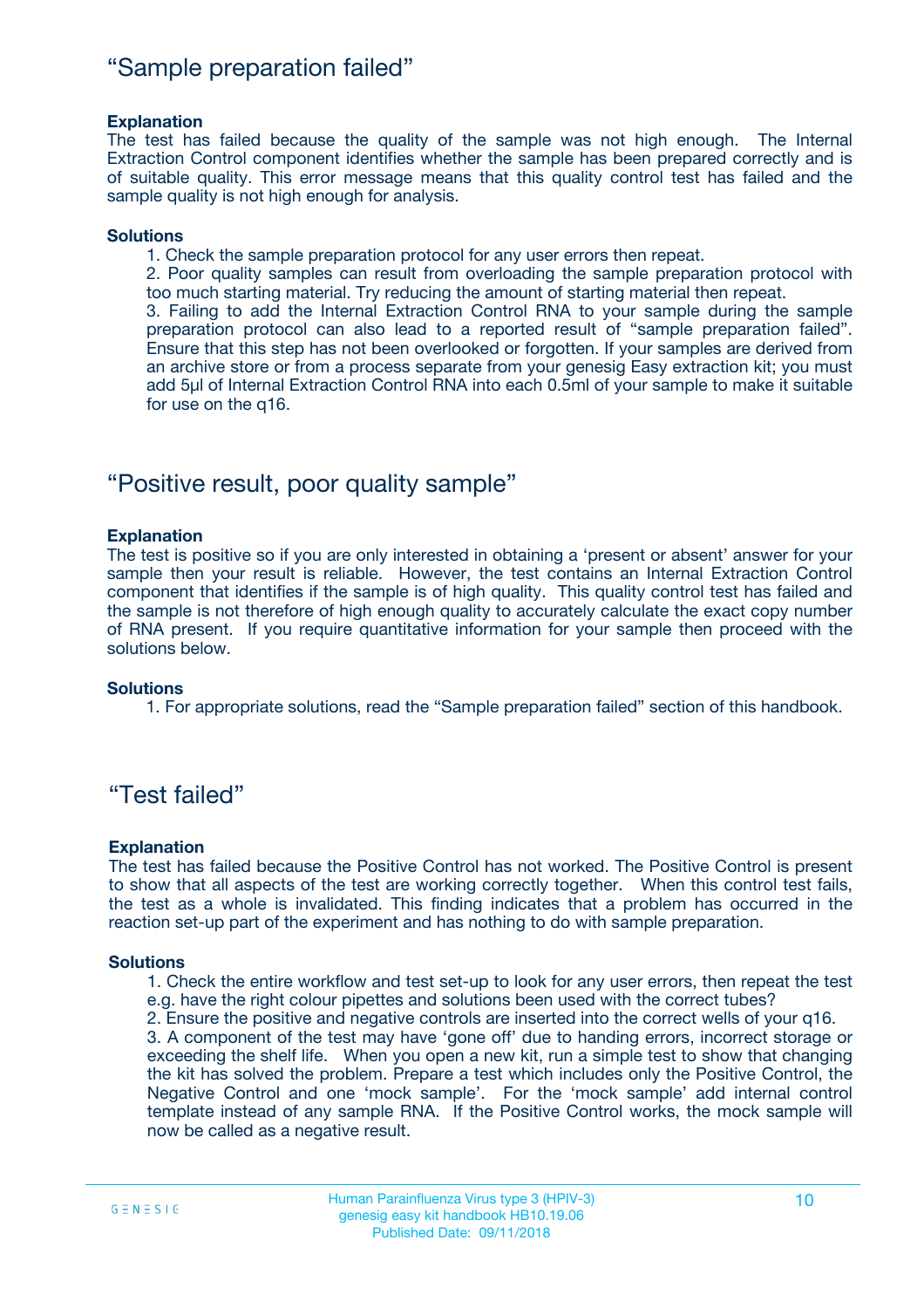### "Test failed and is contaminated"

#### **Explanation**

The Positive Control is indicating test failure, and the Negative Control is indicating test contamination. Please read the "Test Failed" and "Test contamination" sections of this technical support handbook for a further explanation.

#### **Solution**

1. For appropriate solutions, read both the "Test failed" and "Test contaminated" sections of this handbook.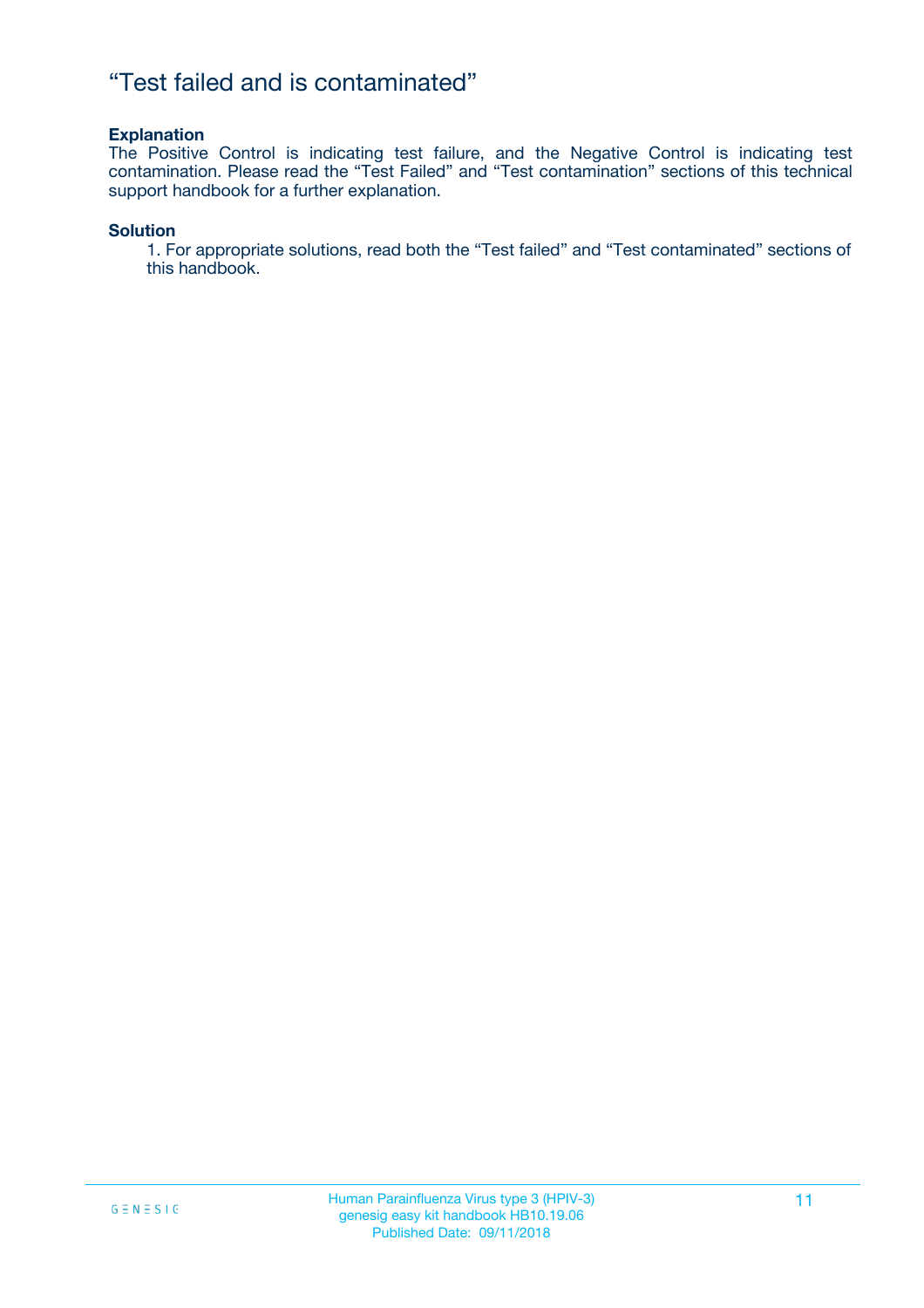## Human Parainfluenza Virus type 3 (HPIV-3)

Human parainfluenza viruses (HPIVs) are a group of four distinct serotypes of single-stranded RNA viruses belonging to the paramyxovirus family. They are the second most common cause of lower respiratory tract infection in younger children. Repeated infection throughout the life of the host is not uncommon. Symptoms of later breakouts include upper respiratory tract illness as in a cold and sore throat. The incubation period of all four serotypes is 1 to 7 days. Parainfluenza viruses can be detected via cell culture, immunofluorescent microscopy, and PCR. Though no vaccines currently exist, research into vaccines for HHPIV-3, -2, and -3 is underway. Parainfluenza viruses last only a few hours in the environment and are inactivated by soap and water.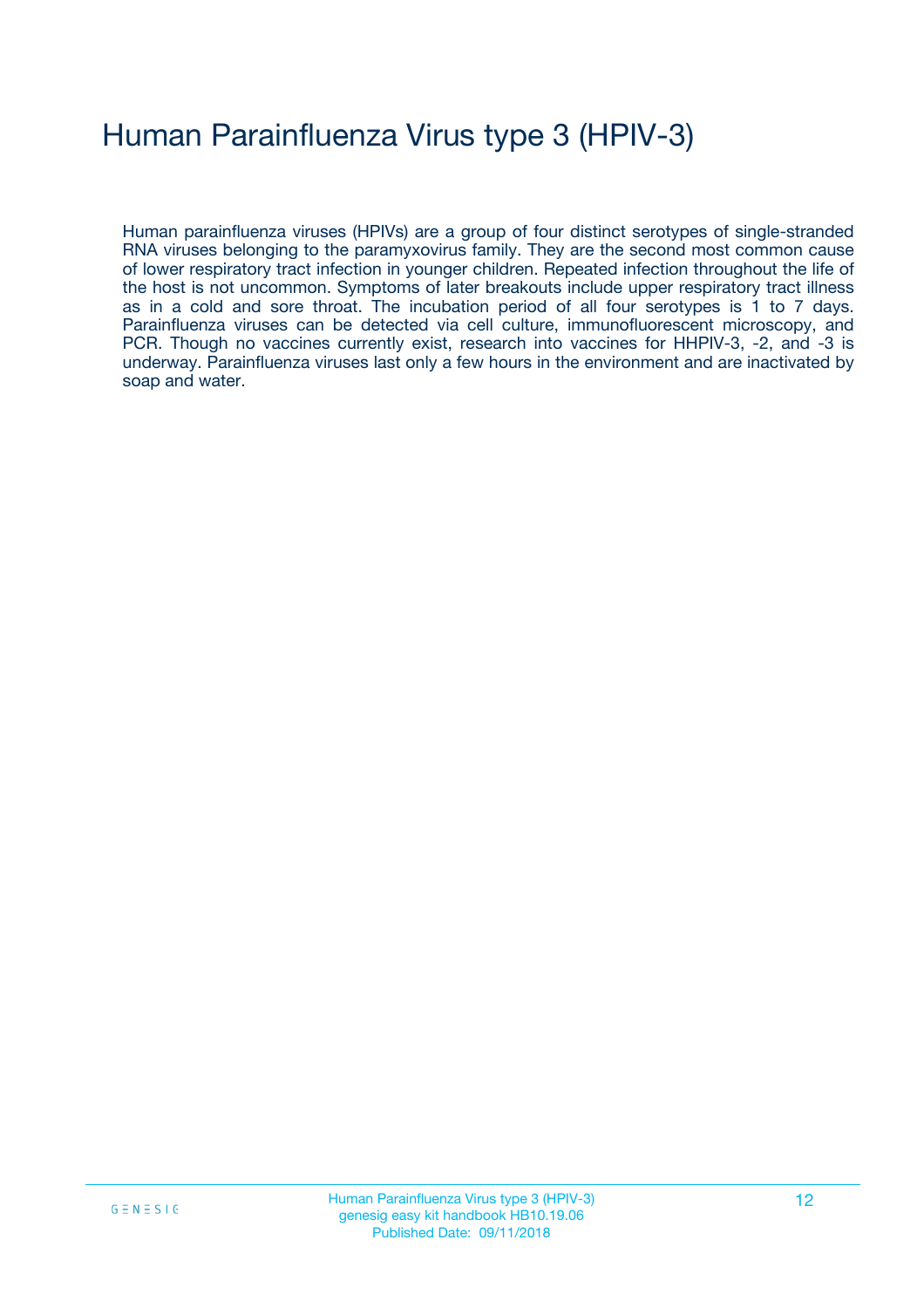## **Specificity**

The Primerdesign genesig Kit for Human Parainfluenza Virus type 3 (HPIV-3) (HPIV3) genomes is designed for the in vitro quantification of HPIV3 genomes. The kit is designed to have a broad detection profile. Specifically, the primers represent 100% homology with over 95% of the NCBI database reference sequences available at the time of design.

The dynamics of genetic variation means that new sequence information may become available after the initial design. Primerdesign periodically reviews the detection profiles of our kits and when required releases new versions.

The primers have 100% homology with over 95% of reference sequences in the NCBI database and therefore have a very broadest quantification profile. However, due to the inherent instability of RNA viral genomes, it is not possible guarantee quantification of all clinical isolates.

If you require further information, or have a specific question about the detection profile of this kit then please send an e.mail to enquiry@primerdesign.co.uk and our bioinformatics team will answer your question.